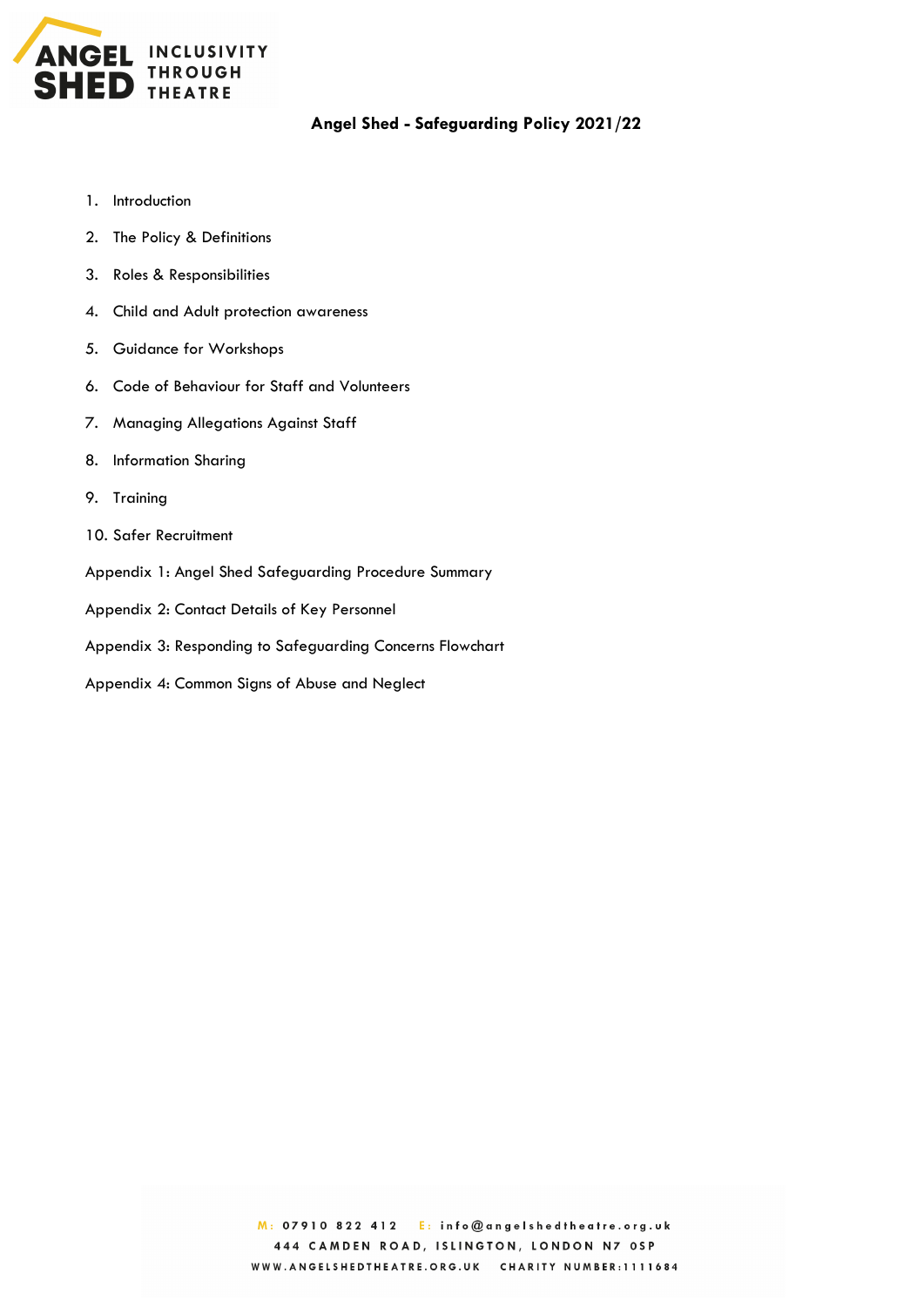

#### **1. Introduction**

Angel Shed Theatre Company believes every child, young person, and adult at risk should have access to a safe, creative, and inclusive environment. Where members of Angel Shed Theatre Company are children, young people, or adults at risk, it is necessary to ensure that their welfare, care and protection are actively planned for and promoted.

Angel Shed places the highest priority on safeguarding and promoting the welfare of children and young people. Angel Shed is committed to safeguarding children and young people within the context of the Children Act 1989 and 2004. This document follows guidance on what organisations providing services to children or working with children are required to have in place.

The policy and procedures have been reviewed and revised in light of learning reviews and the subsequent policy developments that have taken place. This policy takes into account the statutory guidance contained in 'Working Together to Safeguard Children' 2018 DfE (WTSC 2018), the revised London Child Protection Procedures 5<sup>th</sup> edition 2013, and 'Keeping Children Safe in Education' 2021 DfE (KCSE 2021).

Angel Shed will ensure that all children, young people, and adults at risk are treated as individuals with their progress, welfare and needs monitored and planned for on an individual basis. This policy will outline the ways in which a child's, young person's, or adult at risk's welfare and protection can be planned for through procedures that are based on knowledge of the individual's needs and inclusive development.

This policy was approved by Angel Shed's management team in February 2022 and also agreed by trustees in February 2022.

Signed by Chair of Trustees: Andrew Duncan

### Dated: 09/02/2022

- The policy will be reviewed every year and the next review date is February 2023
- The Safeguarding Leads at Angel Shed are **David Mabbott** and **Natalie Sloth Richter.**
- All safeguarding concerns should, in the first instance, be reported to the Safeguarding Leads.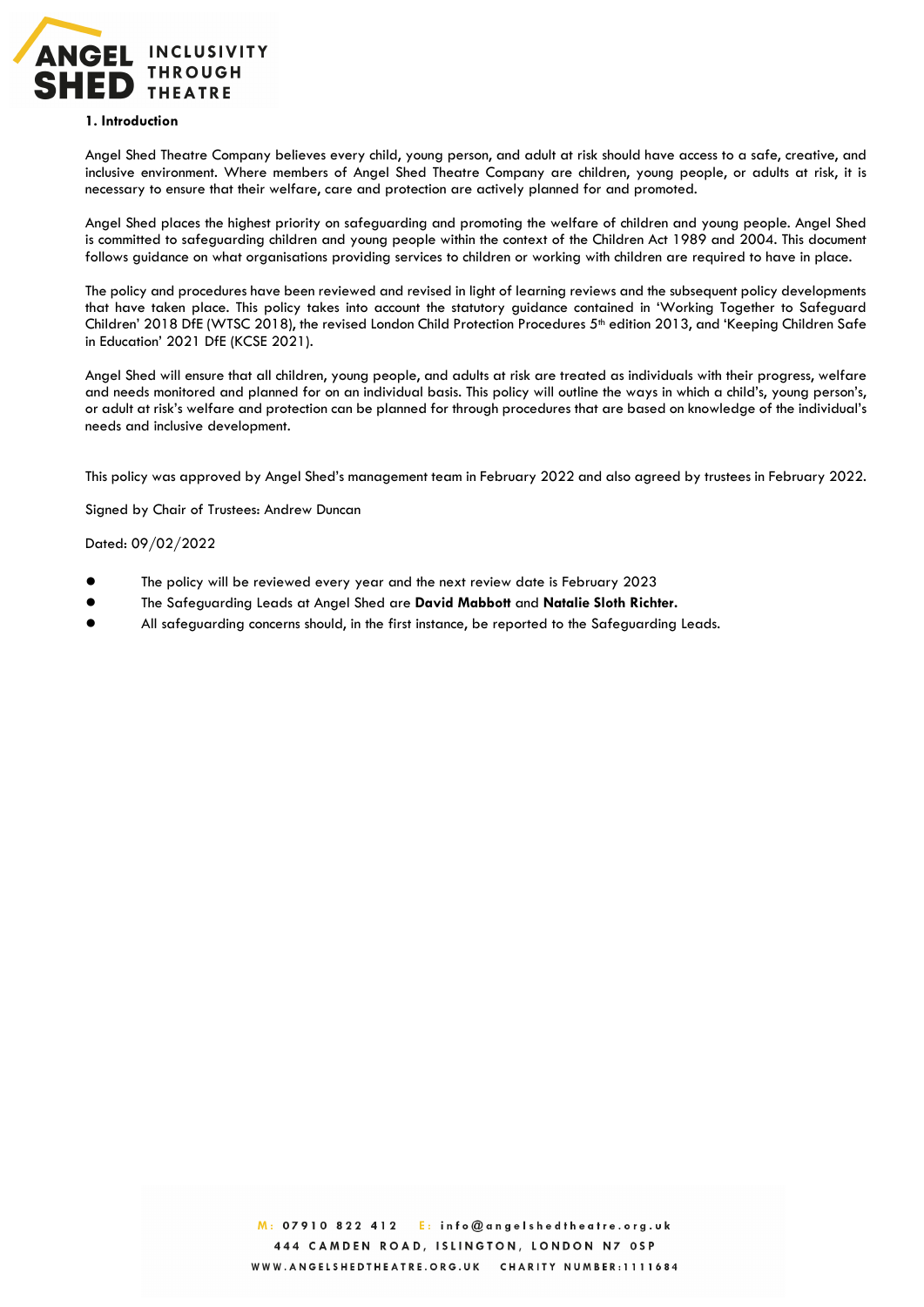

### **2. The Policy**

*Angel Shed places the highest priority on safeguarding and promoting the welfare of children, young people and adults at risk. The aim of the policy is to outline Angel Shed's commitment to, and awareness of, the need to safeguard and promote the welfare of children, young people and adults at risk.*

## **Principles**

Children, young people and adults at risk have a fundamental right to be protected from harm and abuse and they and their parents/carers have a right to expect organisations and other settings to provide a safe and secure environment.

Angel Shed believes that every child, young person and adult at risk has the right to:

- be protected from neglect, abuse and exploitation
- have the opportunity to achieve their full potential
- have their needs determined in their own right and fully met
- be listened to, believed and have their views be given careful consideration
- be respected and understood in the context of their own cultural, religious and ethnic origin
- be protected against all forms of discrimination

#### **Definitions**

**Adult:** Any person engaged in activities with Angel Shed aged 18 or over with full capacity

**Artistic Director**: Person/s engaged to lead, develop, support and deliver workshops

**Assistant Facilitator:** Trained person/s engaged to support the Members and delivery of practice

**Child or young person**: Any Member or attendee of Angel Shed workshops aged 17 or under

**Adult at risk of harm:** Shortened to 'adult at risk' in this policy. Any Member or attendee of Angel Shed workshops aged 18 years or over who, by reason of physical or learning disability, may be unable to take care of themselves or unable to protect themselves against significant harm or exploitation.

**Member**: Any Member or attendee of any age or status

**Senior Staff**: Executive Director, Co-Artistic Directors

**Staff:** All Employed and paid personnel (including Artistic Director and Assistant Facilitator) who carry out a role including the delivery of our Workshops.

**Safeguarding Lead:** Persons/s appointed to have full responsibility for all safeguarding process and delivery

**Safeguarding Trustee:** Person/s appointed to advise on best practice and procedures of the safeguarding process and delivery **Volunteer** Unpaid person/s (aged 16+) including trained workshop volunteers engaged to support the Members and nonworkshop volunteers such as photographers, musicians and trustees.

**Workshops**: Delivery of performing arts (drama/music/dance) to Members

### **Accountability and Responsibilities**

This policy applies to all staff, trustees, and volunteers at Angel Shed. It recognises that all levels of the organisation should take responsibility for safeguarding children, young people and adults at risk and that there should be clear lines of accountability within the organisation.

Angel Shed staff have a key role to play because of the frequent and regular contact they have with children, young people and adults at risk. Accountability for safeguarding does not lie solely with frontline staff, and managers and trustees must take responsibility for ensuring the safety of children, young people and adults at risk accessing Angel Shed.

Angel Shed is committed to ensuring that all staff have access to appropriate training. Angel Shed will ensure allegations against staff, professionally and personally, are taken seriously and investigated in the most appropriate way.

### **Safeguarding**

The emphasis of this policy is to ensure a holistic and child/adult-centred approach to safeguarding, recognising that protecting children and adults from harm cannot be separated from policies to improve children's lives as a whole.

Safeguarding and promoting the welfare of children and adults is defined for the purposes of this policy as:

- protecting children and adults from maltreatment;
- preventing impairment of children's and adults' health or development;
- ensuring that children and adults grow up and reside in circumstances consistent with the provision of safe and effective care; and
- taking action to enable all children and adults to have the best outcomes.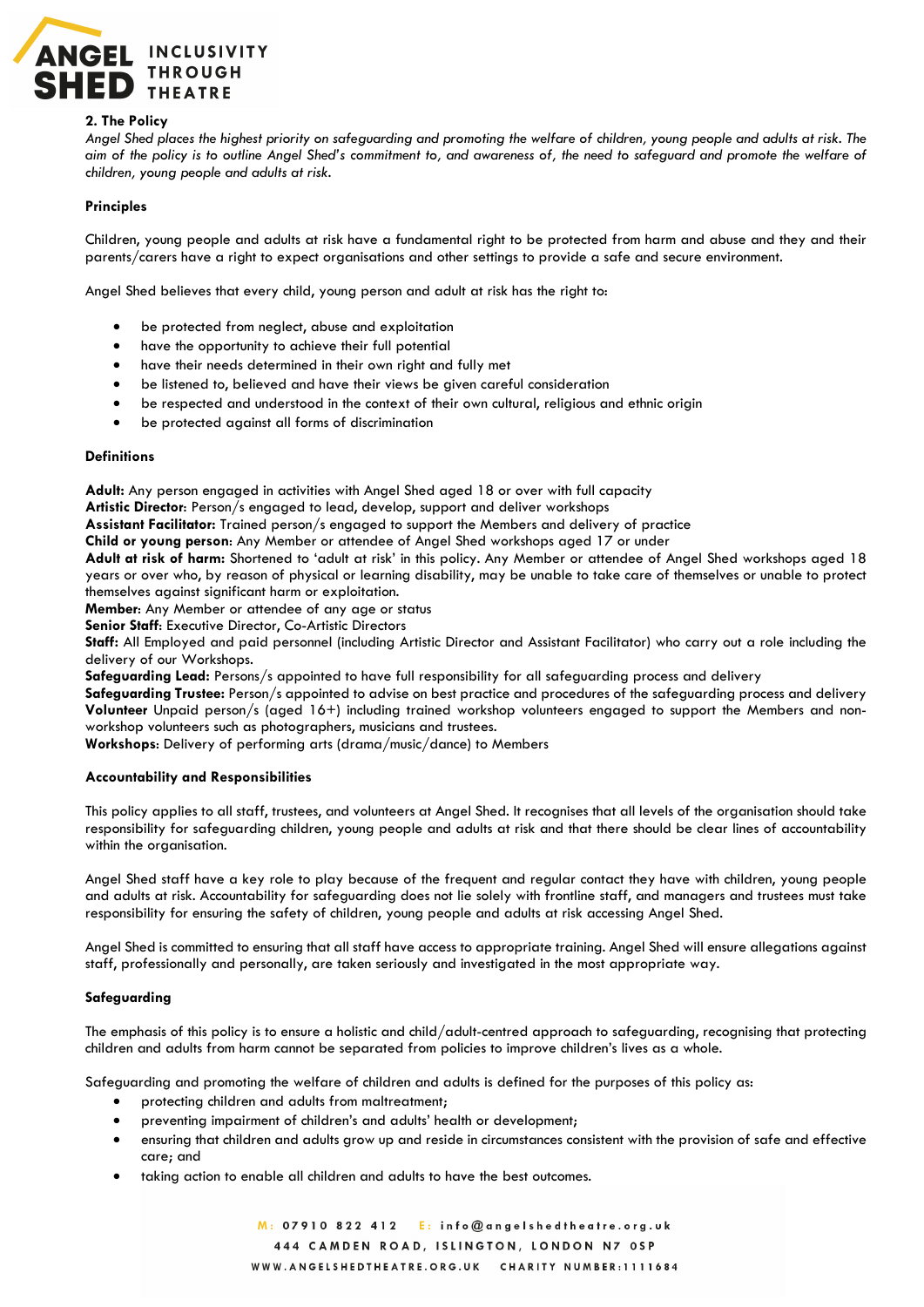

## **3. Roles & Responsibilities**

## **The Safeguarding Trustee will:**

- monitor and take responsibility for ensuring the organisation is following best practice and that policies and procedures are up-to-date
- work closely with Angel Shed's Safeguarding Lead(s) on a yearly report to trustees and support them in implementing effective policies and procedures

## **The Safeguarding Lead(s) at Angel Shed will:**

- make referrals to local authority children's social care and other external agencies as necessary, and support other staff in doing so
- liaise with statutory services with regard to the safety and wellbeing of children who attend Angel Shed
- know the names of the key people in the local authority / borough where they work (i.e. the Local Authority Designated Officer (LADO) for allegations against staff)
- ensure Angel Shed's safeguarding policies are known, understood, and used appropriately
- in partnership with other key staff, be responsible for investigating allegations against staff
- work with the Safeguarding Trustee to produce an annual safeguarding report
- support and advise Angel Shed Staff as required
- ensure information is gathered about appropriate training for staff and ensure training is up-to-date and regular
- monitor completed Disclosure Report Forms
- where necessary, provide written additional information for meetings in connection with child protection
- monitor training and induction, and ensure that all staff and volunteers receive safeguarding training every year
- maintain detailed, accurate, and clear records on Charitylog

### **Angel Shed Staff and Volunteers will:**

- be familiar with Angel Shed's child protection and safeguarding policies and procedures and adhere to them at all times
- know Angel Shed's Safeguarding Lead(s)
- report any safeguarding concerns immediately to Angel Shed's Safeguarding Lead and record advice given and action taken
- check with their Angel Shed manager if they are asked to do anything unusual or out of the ordinary or which compromises, or may compromise, professional boundaries
- attend safeguarding training as required by Angel Shed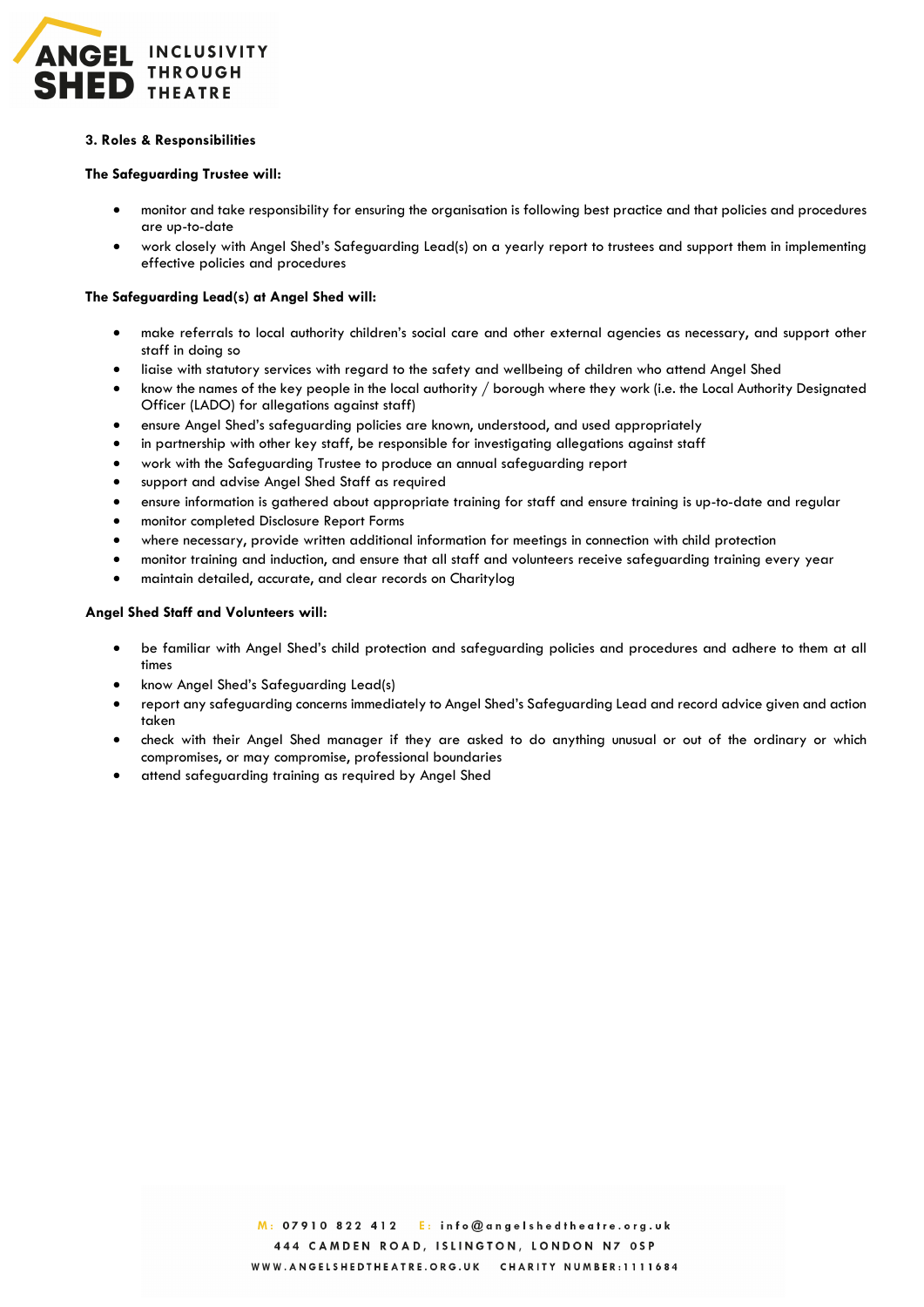

#### **4. Child and Adult Protection Awareness**

Angel Shed is committed to ensuring that vulnerable people are not abused and that working practices minimise the risk of abuse. Angel Shed is committed to working with the main statutory agencies – local councils, the police and NHS organisations and other local voluntary organisations to promote safer communities, to prevent harm and abuse and to deal with suspected or actual cases of abuse. Our procedures aim to make sure that the safety, needs and interests of children, young people, and adults at risk are always respected and upheld.

#### **Child and adult at risk abuse awareness**

Staff and volunteers will be made aware of a number of types of abuse. Angel Shed will not itemise the signs of abuse for each individual type due to this potentially being blinded by unseen signs of harm, however some common signs of abuse and neglect can be found in Appendix 4.

This is not intended to be an exhaustive list but an illustrative guide as to the types of abuse, which could give rise to a safeguarding concern when working with a child, young person or adult at risk.

### **Types of abuse**

- Physical abuse
- Domestic violence or abuse
- Sexual abuse
- Psychological or emotional abuse
- Financial or material abuse
- Modern slavery
- Discriminatory abuse
- Organisational or institutional abuse
- Neglect or acts of omission
- Self-neglect
- Online abuse
- Malicious communications
- **Radicalisation**
- Criminal exploitation
- Sexual exploitation
- Female genital mutilation
- Child trafficking

#### **Reporting procedures**

Any member of staff or volunteer who is concerned about the welfare of a child, young person, or adult at risk, or suspects or knows of abuse, should immediately inform Angel Shed's Safeguarding Lead who will liaise with the necessary authorities. Angel Shed will examine and investigate any concerns raised.

Any disclosures made need to be recorded factually. If staff or volunteers encounter abuse or suspicious situations of concern (for example a child may tell them something, a friend may say something, or a volunteer might notice something) then you should discuss the matter with the Safeguarding Lead. The Safeguarding Lead may need to report the situation to Children's Services, the LADO and/or the police and needs a full and accurate report.

A Disclosure Report Form can be found saved in the Forms folder and printed copies will be available at all Angel Shed sessions.

If, for any reason, the staff member or volunteer who has disclosed their suspicions of abuse believes that their concerns about a child, young person, or adult at risk are not being taken seriously then they have a duty to report the abuse to the necessary authorities themselves.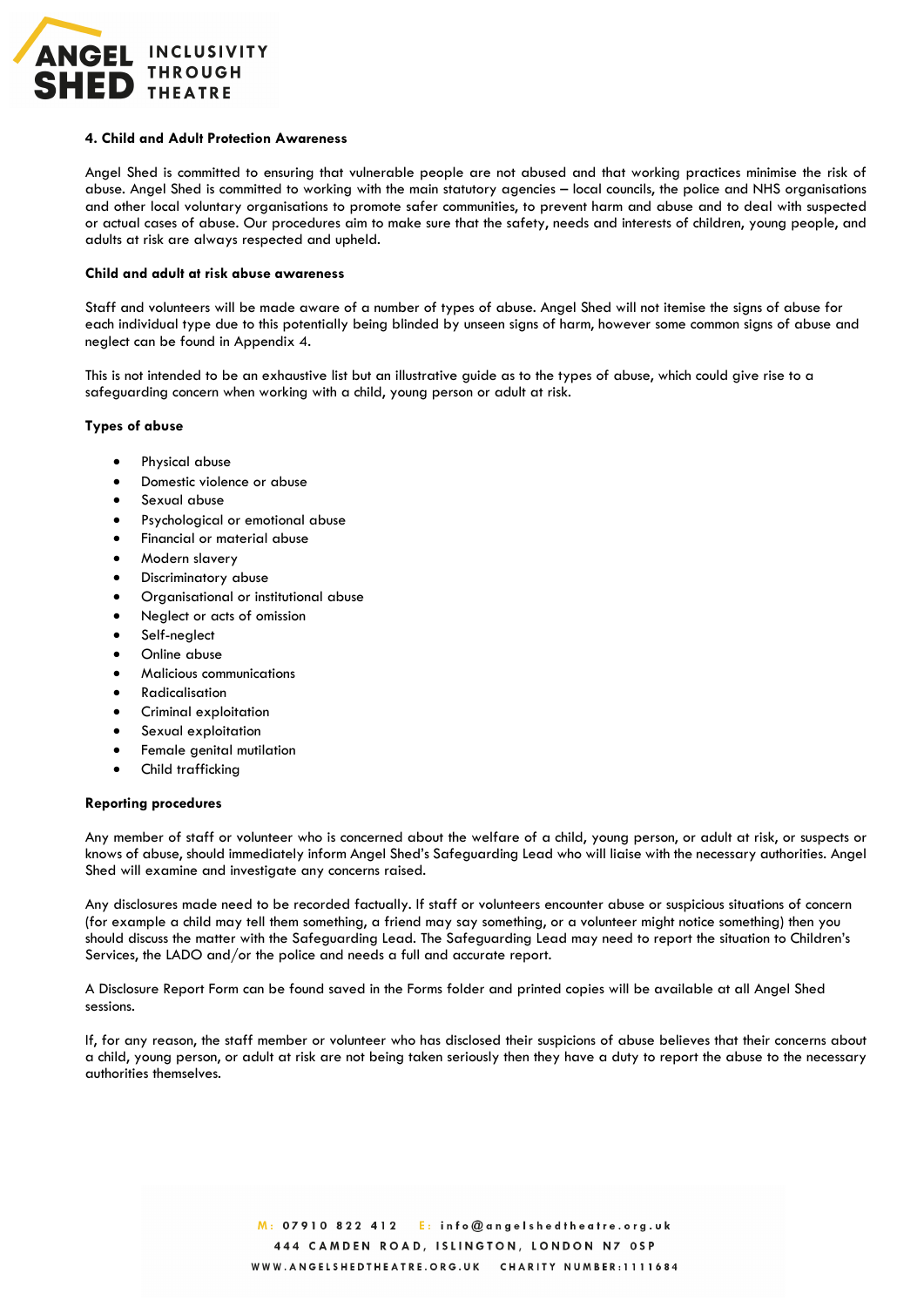

### **5. Guidance for Workshops**

### **Ratios**

Angel Shed will ensure that there are very good staff/volunteer to child/young person ratios in workshops, rehearsals and performances involving children, young people, and adults at risk. Staff and volunteers will offer a range of direct and indirect support experiences to ensure that children and young people are able to both progress steadily to manage their own inclusion with as much independence as possible while also being as safe as possible. These ratios will always exceed the legal 1 adult to 10 children/young people ratio for comparable leisure activities.

During workshops and rehearsals, children and young people will be supported by the following Angel Shed staff and volunteers:

- a) Artistic Director
- b) Assistant Facilitators (Theatre, Dance, or Music)
- c) Volunteer
- d) Older Members providing support for younger Members (Children's Theatre)

### **Liaison with Parents / Carers**

In all areas regarding the welfare, care and provision for their child/young person or adult, parents/carers will be encouraged to contribute information orally, in writing, via the company application form, and subsequent opportunities to update information, in order to assist planning. Parents/carers will be made aware of the accessibility of relevant staff for consultation before and after sessions and at other times during the week.

### **Liaison with Children / Young People / Adults at risk**

Children, young people, and adults at risk will always be consulted about the provision for their inclusive progress, welfare and care within Angel Shed – with their views informing all aspects of planning. Angel Shed staff and volunteers are very much aware of the need to use as many opportunities as possible to talk to children, young people, and adults at risk about their progress, welfare, and care and to understand their daily life experiences. Angel Shed will never promise to keep a secret or to guarantee confidentiality for a child, young person, or adult at risk and will explain that there may be times when information will be passed on to other agencies if it is for the purpose of keeping the child, young person, or adult at risk safe.

### **Contextual Safeguarding**

Staff and volunteers will be made aware that not all the risks children and young people face will happen at Angel Shed. As young people grow and develop they spend greater amounts of time outside of their family e.g. in school or college, in the local community, in their peer groups, or online. Children and young people attending Angel Shed will be affected by, and may be exposed to harm in, any one or more of these environments. This is known as extra-familial risk and harm.

Contextual safeguarding recognises that to protect children and young people staff and volunteers must think about the impact of children and young people's experiences outside of Angel Shed. Their experiences elsewhere may also influence the way they behave at Angel Shed. By understanding what is happening around a child or young person, and working together with others, we play an important role in safeguarding children and young people. The best people to understand the environments that children and young people live in, and the challenges they face, are the young people themselves. By creating a safe space, and starting conversations with them about their experiences, we will not only be able to better understand any potential risks but better help the children and young people we work with.

If concerned about a child or young person, whether about something happening within Angel Shed or outside, staff and volunteers should report this to a Safeguarding Lead (David Mabbott or Natalie Sloth Richter), children's services, or the police, following the procedures outlined in this policy. It is important to report any worries you have - by doing so you will help build up, or add to, a picture of that child or young person's experiences.

### **Dissemination of Information**

Angel Shed will ensure that information about the inclusive progress, welfare and care of individual children, young people, and adults at risk which can inform planning and provision, is appropriately disseminated to staff and volunteers who are helping to manage the individual child's, young person's or adult at risk's progress. Meeting structures are put in place to ensure information from parents/carers, children and young people, and staff is disseminated and acted upon while remaining confidential. All child protection information is held confidentially and is shared with staff on a strictly 'need to know' basis.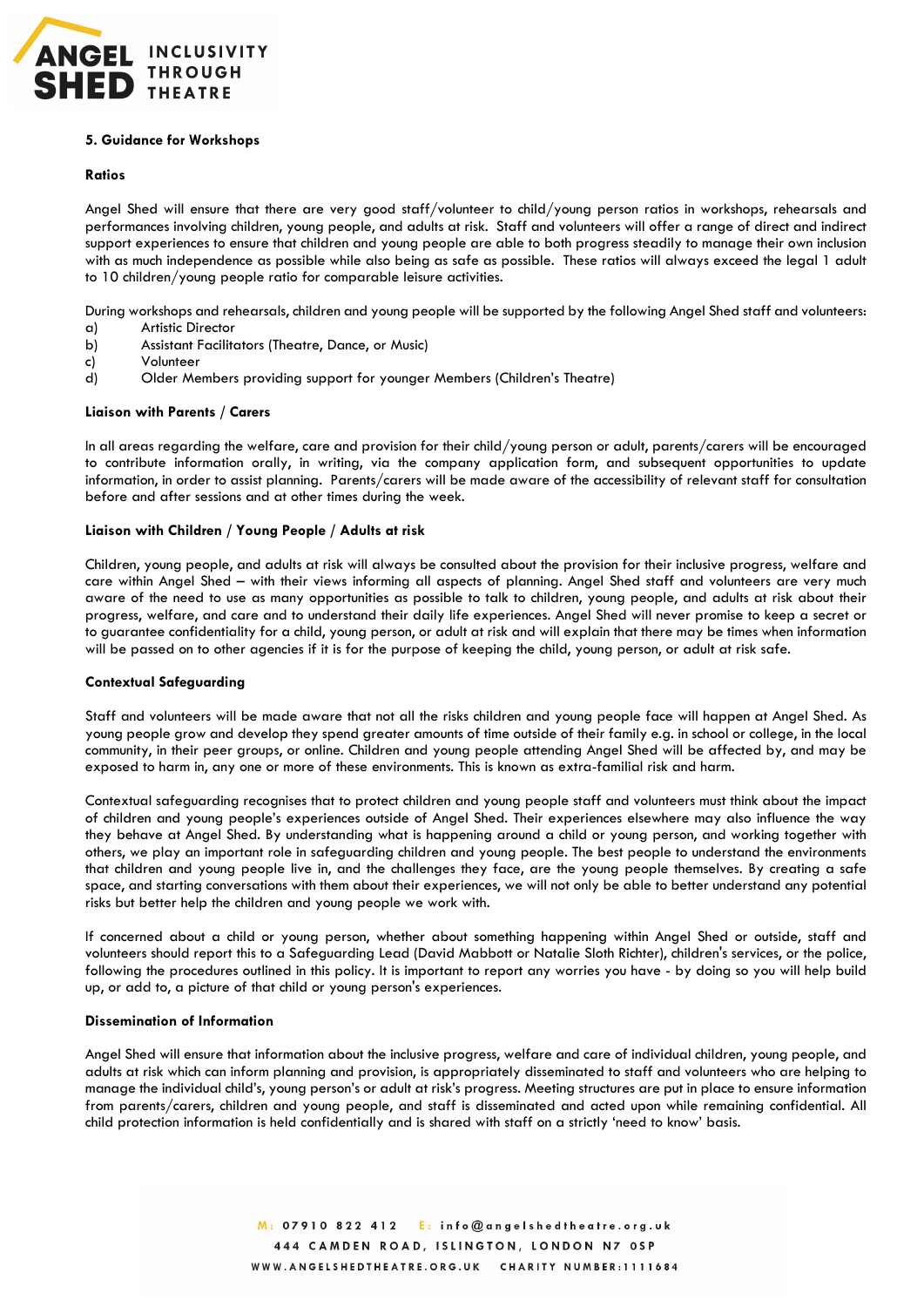

#### **Peer to Peer Inclusive Support**

It is crucial that children and young people are encouraged to see the inclusion of their peers in activities as a natural, instinctive, and positive process. To do this, children and young people should not see inclusion as adult-led, rather they should see the process of inclusion as child and young person-led and capable of being taken on by their own peer group. Children and young people need to see older children, young people and adults at risk modelling inclusive support and helping them to manage the inclusive, creative support of their own peer group. In these situations, trained staff will clearly manage the process so that children, young people, and adults at risk taking on these support roles are supervised and boundaries made clear.

Angel Shed staff will provide ongoing training for older children, young people and adults at risk involved in supporting younger Membership groups. They will be made aware of Angel Shed's Safeguarding policy and procedures and their own responsibilities within this framework. In addition, their work will be monitored and supervised at all times.

#### **Registration Procedures**

Angel Shed will ensure that in workshops, rehearsals and performances, children, young people and adults at risk are registered on entry with immediate information regarding any aspects of progress, welfare and care disseminated to relevant staff and volunteers. Registration procedures will monitor absence and lateness.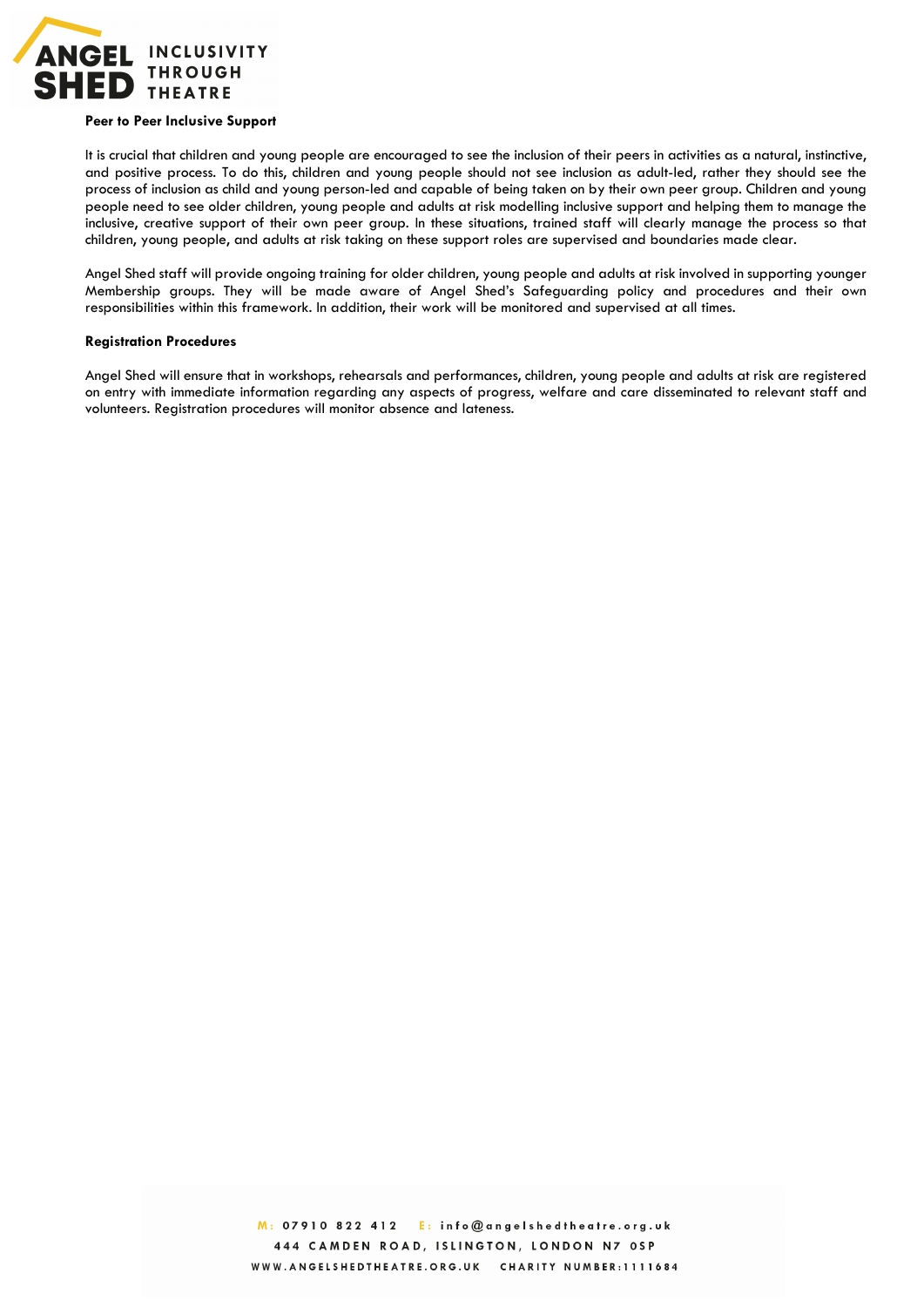

#### **6. Code of Behaviour for Staff and Volunteers**

This code of behaviour relates to all activities Angel Shed delivers within or away from the main premises. If an activity takes place outside of Angel Shed's usual session times or premises, staff will instruct volunteers of any additional guidelines.

#### **Appropriate Boundaries**

All Staff and volunteers are responsible for establishing and maintaining appropriate and clear professional boundaries in respect to their relationships with children, young people and adults at risk at all times. No staff or volunteer should build a 'special' relationship with any one child or young person or group of children or young people and or adult(s) at risk. No member of staff or volunteer may give a child, young person or adult at risk their personal information.

As far as possible, staff and volunteers must try not to find themselves in a position where they are alone with a child, young person or adult at risk; this includes the offer of a lift to a child or young person in their own vehicle. If no one has arrived to collect a child, young person, or adult at risk then their parent/carer must be contacted by staff only (see Uncollected Child Policy). Where a member asks to speak to a staff member or volunteer privately, the conversation should take place in an environment that is appropriate, for example in a room with a window in the door where they can be seen by other staff and volunteers.

If a child, young person or adult at risk joins Angel Shed and there is an existing social or family relationship with a member of staff, the member of staff must inform the Safeguarding Lead of this.

No staff or volunteer should meet up with any Member or parent/carer for social reasons outside of Angel Shed. You should inform Angel Shed if this happens by coincidence. Under no circumstances should any staff member or volunteer go to a member or parent/carer's home.

No staff or volunteer can friend/follow any Member on any social media platform (please see social media policy for more detail). If any staff member or volunteer is followed by or receives a friend request from a current or former member of Angel Shed on social media they must inform Angel Shed.

Appropriate clothing must be worn by staff and volunteers at all times.

### **Physical Contact and Safe Touch Policy**

It is recognised that a level of physical contact exists as a natural part of Angel Shed's sessions. The level of physical contact is determined by the context of the artistic work which includes drama and movement work. In all other contexts, touch should be related to a child's, young person's or adult at risk's needs.

Physical contact or activity with children and young people must be that which is appropriate and never open to interpretation. Staff should take responsibility for monitoring one another in the area of physical contact. Volunteers should be monitored and, if necessary, advised in this area by the Staff. All children's, young people's, and adults at risk's application forms include signed consent by parents/carers with regard to safe touch being used during activities.

### **Photography**

No recordings, videoing or photographs should be taken of any volunteer, Member, or parent/carer without consent. All children and young people's application forms include a photograph, filming, and online exposure permission request. Recordings, videos or photographs should only be taken by staff unless volunteers/Members are directed by staff to do so in specific circumstances.

#### **Personal care and Welfare**

Staff will take the lead in managing provision for the Members' individual welfare, care and progress. Any relevant information will then be passed onto volunteers.

Staff and volunteers will work together when supporting individual Members by sharing experience and responsibility whilst encouraging as much independence in the individual members as possible.

Where there are specific issues related to a member's personal care and welfare e.g. changing or toileting, Staff will consult with the parents/carers and member to ensure that their needs can be met in as inclusive and discreet a manner as possible. Awareness of procedures and routines at home will inform the procedures and routines to be used at Angel Shed. Staff will make the relevant volunteer(s) aware of the agreed procedures for each member. Volunteers will not be asked to support the personal care of any member.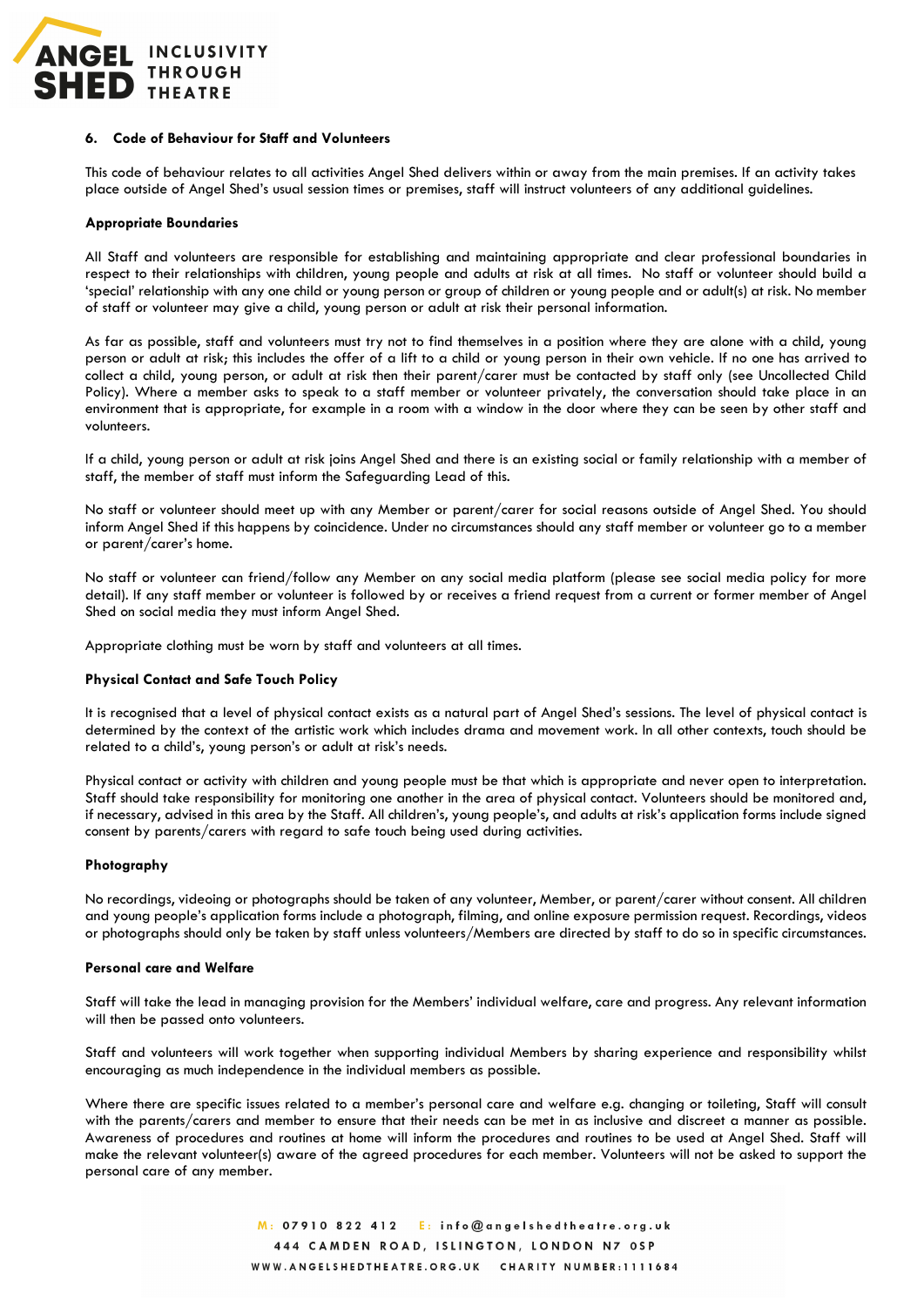

### **7. Managing Allegations Against Staff and Volunteers**

Angel Shed staff and volunteers who come into contact with children, young people, or adults at risk are expected to uphold a high standard of professional boundaries in all of their work, and a high level of transparency with regard to any issues that may be of concern e.g. upholding boundaries. Wherever staff may have contact with known members outside of their work role, they should discuss the situation with the Safeguarding Lead in order to agree appropriate steps around protecting the reputation of Angel Shed.

#### **Allegations against staff and volunteers**

All allegations of abuse must be reported to the Safeguarding Lead and immediately referred to the Local Authority Designated Officer (LADO). The LADO will then consult directly with the police and Children's Social Care to determine the next course of action as well as agree on what actions will need to be taken by the Safeguarding Lead at Angel Shed.

The LADO should be alerted to all cases in which it is alleged that any person has:

- behaved in a way that may have or has harmed a child, young person or adult at risk
- committed a criminal offence against or related to a child, young person or adult at risk
- behaved towards a child or children, adult at risk in a way that indicates they may pose a risk of harm

It is in everyone's interest to resolve cases as quickly as possible and to be consistent with a fair and thorough investigation. All allegations must be investigated as a priority to avoid any delay. The time taken to investigate and resolve individual cases depends on a variety of factors including the nature, seriousness, and complexity of the allegation.

In the event staff receive an allegation against someone from another organisation, this should also be reported following the same procedure.

If the child, young person or adult at risk's safety is deemed to be at immediate risk, the police may need to be informed before the LADO alongside other appropriate actions being taken.

#### **Whistleblowing Procedure**

If any staff or volunteer has concerns about another staff or volunteer it is their duty to share this with the Safeguarding Lead as a matter of urgency. It is important that any concerns for the welfare of a child, young person, or adult at risk arising from suspected abuse or harassment by a member of staff or volunteer should be reported immediately to the LADO. This applies to allegations both in and outside the workplace – at Angel Shed and elsewhere.

If a staff or volunteer's concerns are about a Safeguarding Lead, they should share this with the Safeguarding Trustee instead. They can also contact the LADO directly. Contact details for both can be found in Appendix 2.

Angel Shed will take steps to fully support anyone who in good faith reports their concerns that a colleague is or may be abusing a child, young person, or adult at risk. NB: The whistleblower is a witness, not a complainant. The allegations of abuse against a member of staff or volunteer will be fully recorded and reported appropriately. Every effort will be made to maintain confidentiality for all concerned, and consideration will be given to what support may be appropriate to children, parents and members of staff.

The NSPCC Whistleblowing Advice Line offers free advice and support to those with concerns about how child protection issues are being handled in their own or another organisation. The line can be contacted by anyone who is concerned that Angel Shed, or another organisation, doesn't have clear safeguarding procedures to follow, doesn't act on or deal properly with concerns, or may cover up concerns. This applies to incidents that happened in the past, are happening now, or may happen in the future.

Contact the Whistleblowing Advice Line by calling 0800 028 0285 or emailing help@nspcc.org.uk.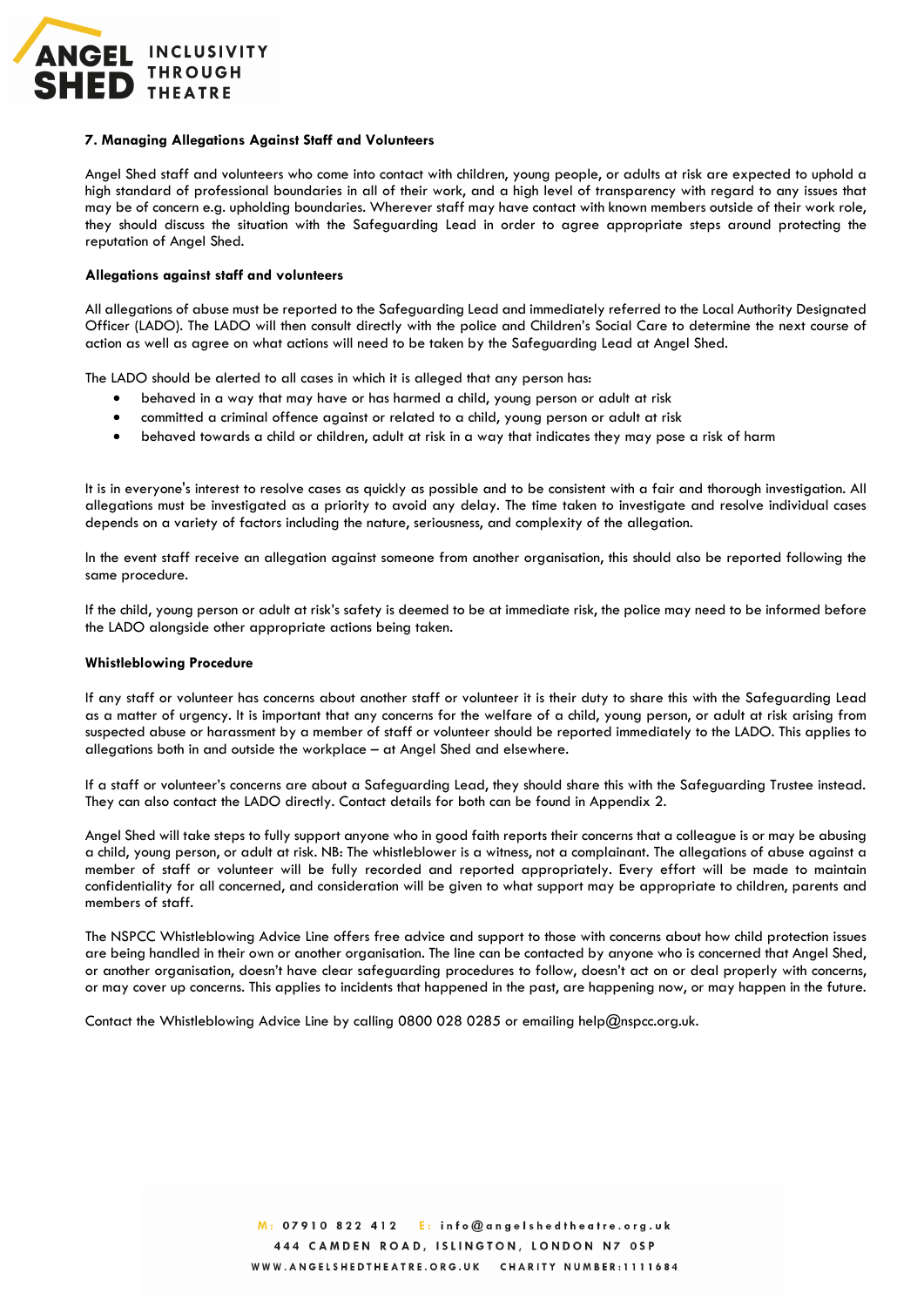

### **8. Information Sharing**

Information sharing is essential for effective safeguarding and promoting the welfare of children, young people and adults at risk.

The General Data Protection Regulations and Data Protection Act 2018 place a greater duty on organisations to be open and honest in relation to the use of people's data; however, the acts "do not prevent, or limit, the sharing of information to keep children and young people safe".

Where possible, staff should gain consent from children and families before sharing and storing information; however, you may continue to share information without consent if you believe an individual's safety is at risk. Sharing information with professionals who need to know ensures that problems are identified early and action is taken when children are thought to be at risk of abuse.

### **9. Training**

All staff, volunteers and trustees, regardless of their roles, will receive appropriate training. All staff and trustees must also have read the Angel Shed Safeguarding Policy and related documents. Angel Shed staff and volunteers will receive dedicated safeguarding input delivered by Angel Shed as part of their induction training, and refresher training every year. Angel Shed senior management staff (Artistic Director(s) and Executive Director) will receive local authority/equivalent advanced safeguarding training, refreshed every two years.

### **10. Safer Recruitment**

All recruitment at Angel Shed will adhere to safer recruitment practices and staff should be trained in this process.

All adverts for roles will include a statement about Angel Shed's commitment to keeping children, young people and adults at risk safe.

Involving children and young people in the recruitment process for any role can help us ensure we are selecting the right person. This must be planned in advance so that children's welfare is prioritised and everyone gets the most out of the experience.

All staff, trustees, and volunteers must submit an application form or CV and cover letter, attend an interview, and provide contact details for two referees which must be received and vetted before any position can begin.

An Enhanced Disclosure and Barring Service (DBS) check must be carried out for all Angel Shed staff, trustees, and volunteers and will be updated on a three yearly basis or on a 'live' basis for those registered with the DBS update service. Angel Shed utilises the DBS Update Service which allows portability of a certificate across employers. Angel Shed will gain the relevant consent and undertake the proper checks if a new member of staff is on the update service.

Angel Shed will use professional judgement and experience to decide if volunteers or external staff who are not engaging in regulated activity will require an Enhanced DBS Check. Regardless of whether an Enhanced DBS is required for a volunteer, Angel Shed will ensure that an appropriate risk assessment is completed and reviewed regularly. Volunteers are supervised by staff and have their progress reviewed on a regular basis. Staff are supervised by the board of trustees and are subject to regular reviews.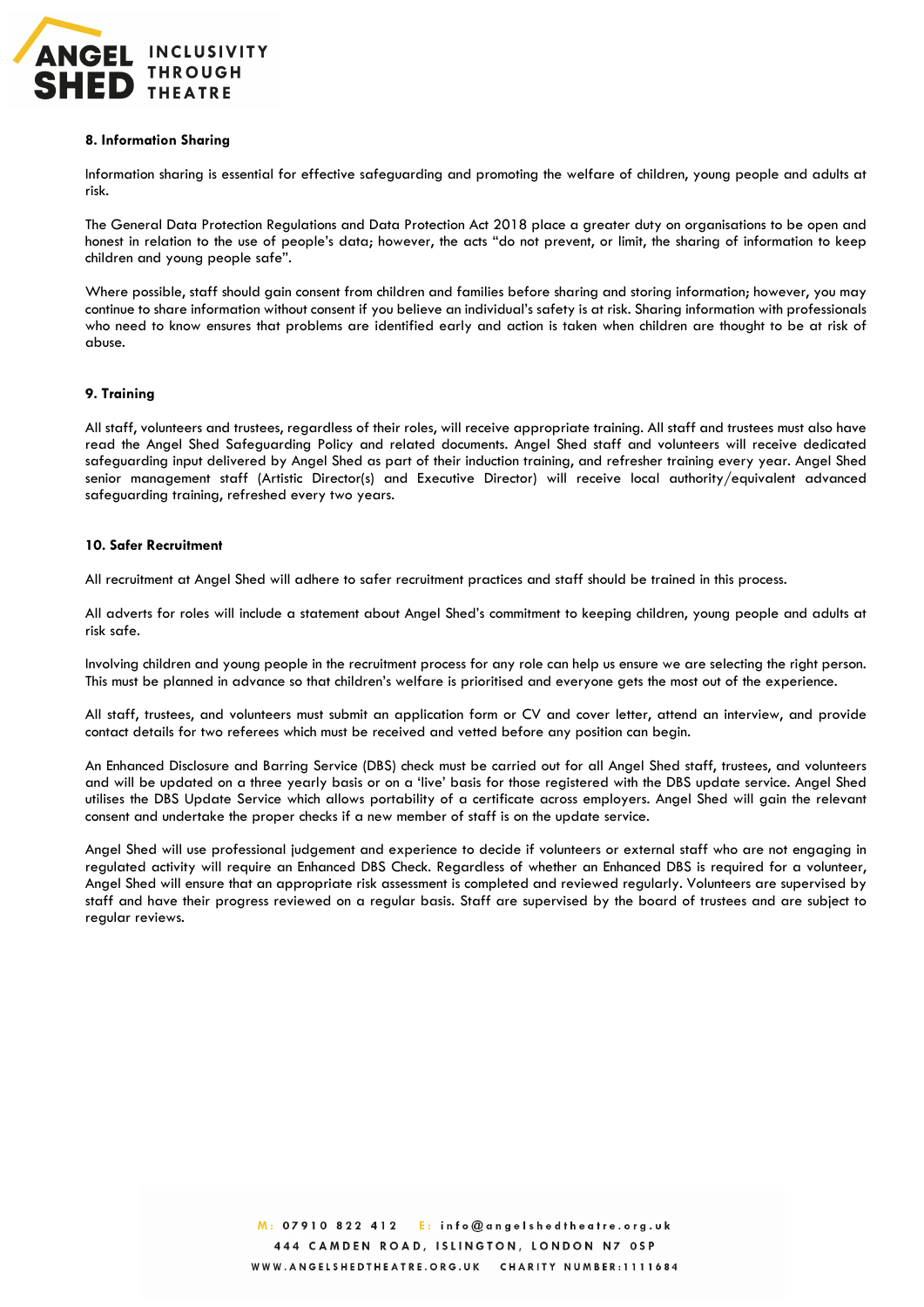

## **Appendix 1: Angel Shed Safeguarding Procedure Summary**

#### **Immediate Actions**

Where Angel Shed have potential evidence of child, young person, or adult at risk abuse (e.g. through a disclosure by a child, young person, or adult) observation of abusive behaviour, or information-sharing by colleagues), staff must take the following actions on the same day:

- Raise concerns with Angel Shed's Safeguarding Lead.
- Complete a Disclosure Report Form (printed copies available at all sessions).
- The Angel Shed Safeguarding Lead will then decide about how to proceed with the concern raised and whether reporting the concern to external agencies is required e.g. Children's Social Care / Police. The Angel Shed Safeguarding Lead will take any immediate action required by the time the child leaves the session.
- Angel Shed Safeguarding Lead will update CharityLog with concern raised and document all advice received and actions taken. The background for the escalation of an existing case and what actions have been taken must be noted in the case recording history. If it is a new case, any relevant background information must also be recorded in the case history.
- Angel Shed Safeguarding Lead must also update CharityLog with any directions / guidance given to volunteers/those reporting the concern.
- The case should be reviewed regularly and updates recorded on CharityLog.

### **Internal Angel Shed Reporting**

Angel Shed has an internal safeguarding reporting system which enables us to retain an overview of the number of safeguarding cases on which we are working. This internal reporting is required whenever Angel Shed staff are involved in the following cases:

- Cases formally reported to Angel Shed's Safeguarding Lead
- Cases where a referral is made to a local authority
- Cases where children are subject to a Child Protection (CP) or Child in Need (CIN) Plan

#### **Recording**

Angel Shed staff are expected to maintain accurate and complete records of all casework on Charitylog. Angel Shed staff, where reasonably possible, should record more than one emergency contact number for each pupil or student with whom they are working.

### **Appendix 2: Contact Details of Key Personnel**

The **Lead Safeguarding Trustee** for Angel Shed is **Sarah Kitteridge**, whose contact details are:

**Email: sarah@angelshedtheatre.org.uk**

The **Safeguarding Leads** for Angel Shed are **Natalie Sloth Richter** and **David Mabbott** whose contact details are:

### **Tel No: 07910 822 412 Email: natalie@angelshedtheatre.org.uk / david@angelshedtheatre.org.uk**

#### **Relevant Islington External Agencies**

Children's Services Contact Team - (Monday to Friday 9am-5pm) - 020 7527 7400 Emergency Duty Team (5pm to 9am, Weekends and Bank Holidays) - 020 7226 0992 Tim Djavit - Local Authority Designated Officer (LADO) - 020 7527 8102 Police Referrals - **999**

## **NB: For other local authorities, please refer to their children's services website where all contact details can be found.**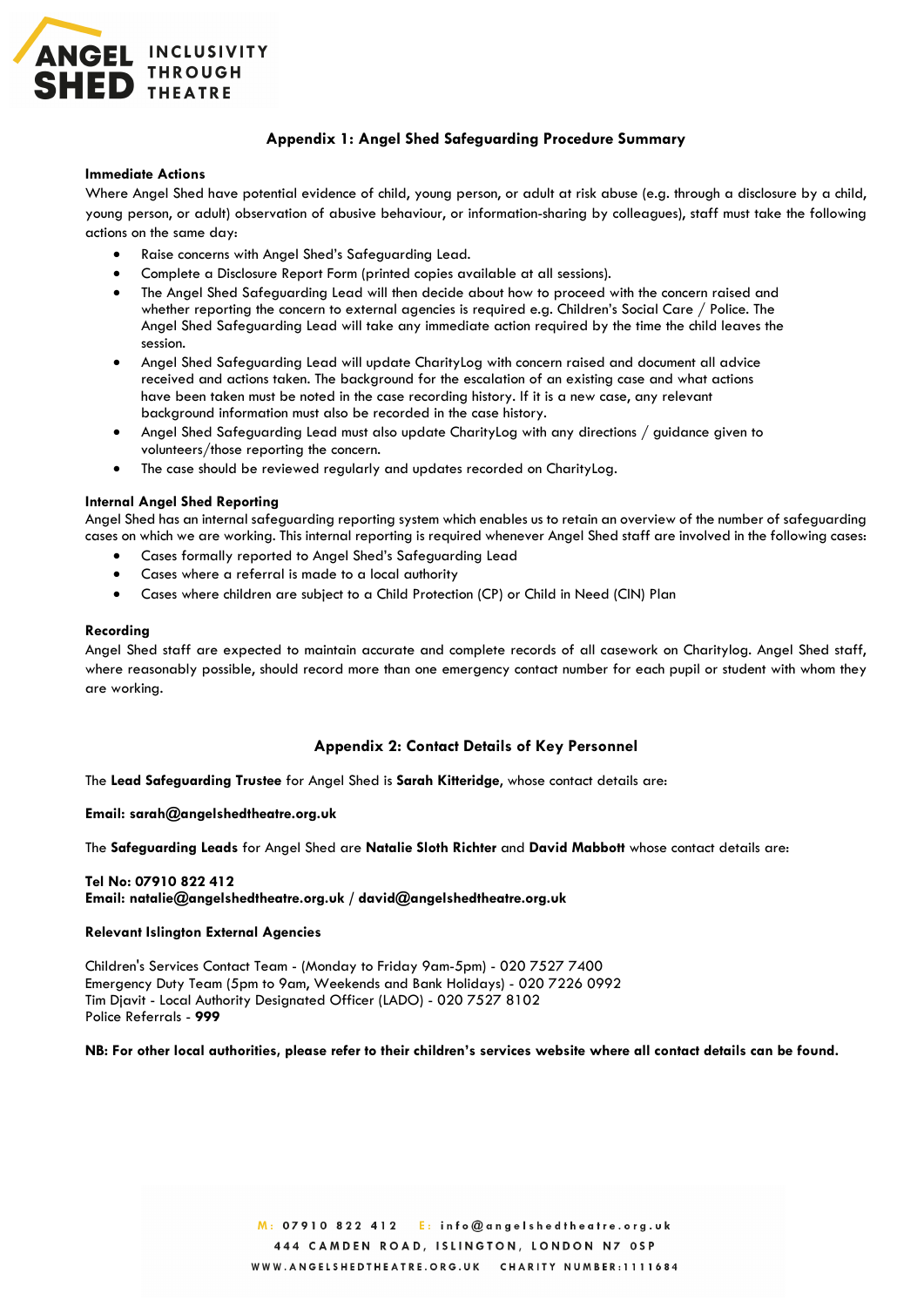

# **Appendix 3: Responding to Safeguarding Concerns Flowchart**